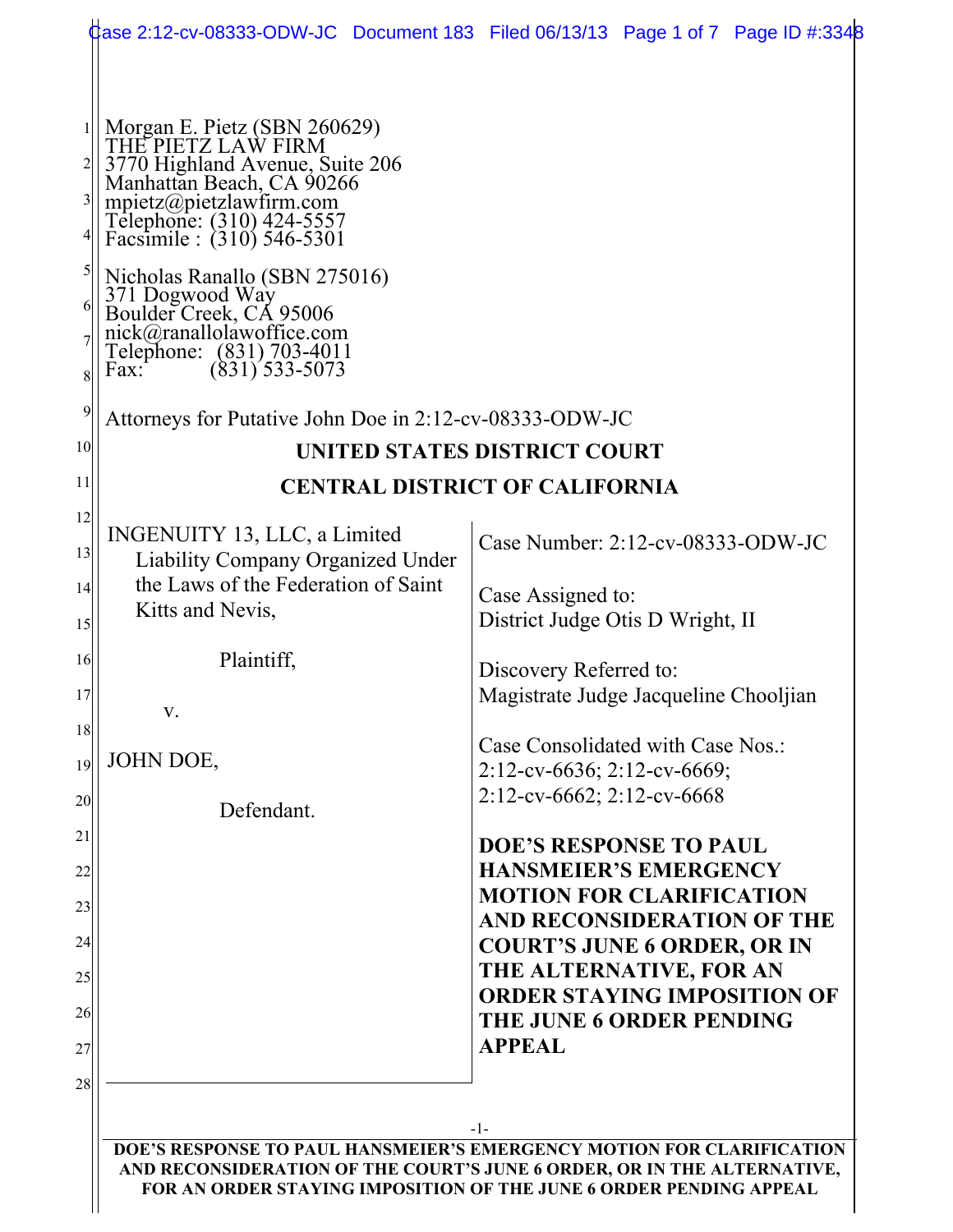## **RESPONSE**

Once again, attorneys associated with the Prenda Law firm have failed to follow the rules applicable to ex parte applications<sup>1</sup> and have waited until the eleventh hour before seeking "emergency" relief. *See, e.g.,* ECF No. 86 ("Not only does the Ex Parte Application lack merit, its eleventh-hour filing exemplifies gamesmanship"); ECF No. 164 ("Not only was this application improperly filed; but once again, Prenda resorted to an eleventh-hour plea for relief").

Further, had Prenda's lawyers attempted to meet and confer in good faith about the specifics of a bond prior to posting one and filing a motion seeking to have it approved, it might have been possible to avoid the instant "emergency" motion altogether. *See* ECF No. 175-2 at pp. 2–5 (email chain where Prenda lawyers ignore attempts to meet and confer about bond specifics).

As to substance, the question of whether a bond for costs on appeal should include attorney's fees appears to come down to whether or not this Court's prior sanctions order (ECF No. 130) has effected a "material alteration of the legal relationship of the parties," thus enabling an award of attorney's fees under Section 505 of the Copyright Act. *Buckhannon Bd. & Care Home, Inc. v. W. Va. Dep't of Health & Human Res.*, 532 U.S. 598, 604 (2001); *Cadkin v. Loose*, 569 F. 3d 1142, 1145 (9th Cir. 2009) (holding that *Buckhannon's* material alteration test applies to § 505 of the Copyright Act).

As Mr. Hansmeier has correctly (albeit tardily) pointed out, normally, a plaintiff's voluntary dismissal without prejudice does not bring about the requisite material alteration of the legal relationship between the parties sufficient to confer prevailing party status on a defendant. *Cadkin,* 569 F.3d at 1145 (9th Cir. 2009).

#### **DOE'S RESPONSE TO PAUL HANSMEIER'S EMERGENCY MOTION FOR CLARIFICATION AND RECONSIDERATION OF THE COURT'S JUNE 6 ORDER, OR IN THE ALTERNATIVE, FOR AN ORDER STAYING IMPOSITION OF THE JUNE 6 ORDER PENDING APPEAL**

1

<sup>-2-</sup>  $\frac{1}{1}$ <sup>1</sup> Notwithstanding the proof of service, as of June 13, 2013, undersigned counsel still has not received a service copy of the "emergency motion." The first notice received of any kind was when the motion was filed on the ECF docket, which happened just before the ECF system going offline for the annual power-down. Undersigned counsel was not able to view the motion until Thursday morning June 13, 2013.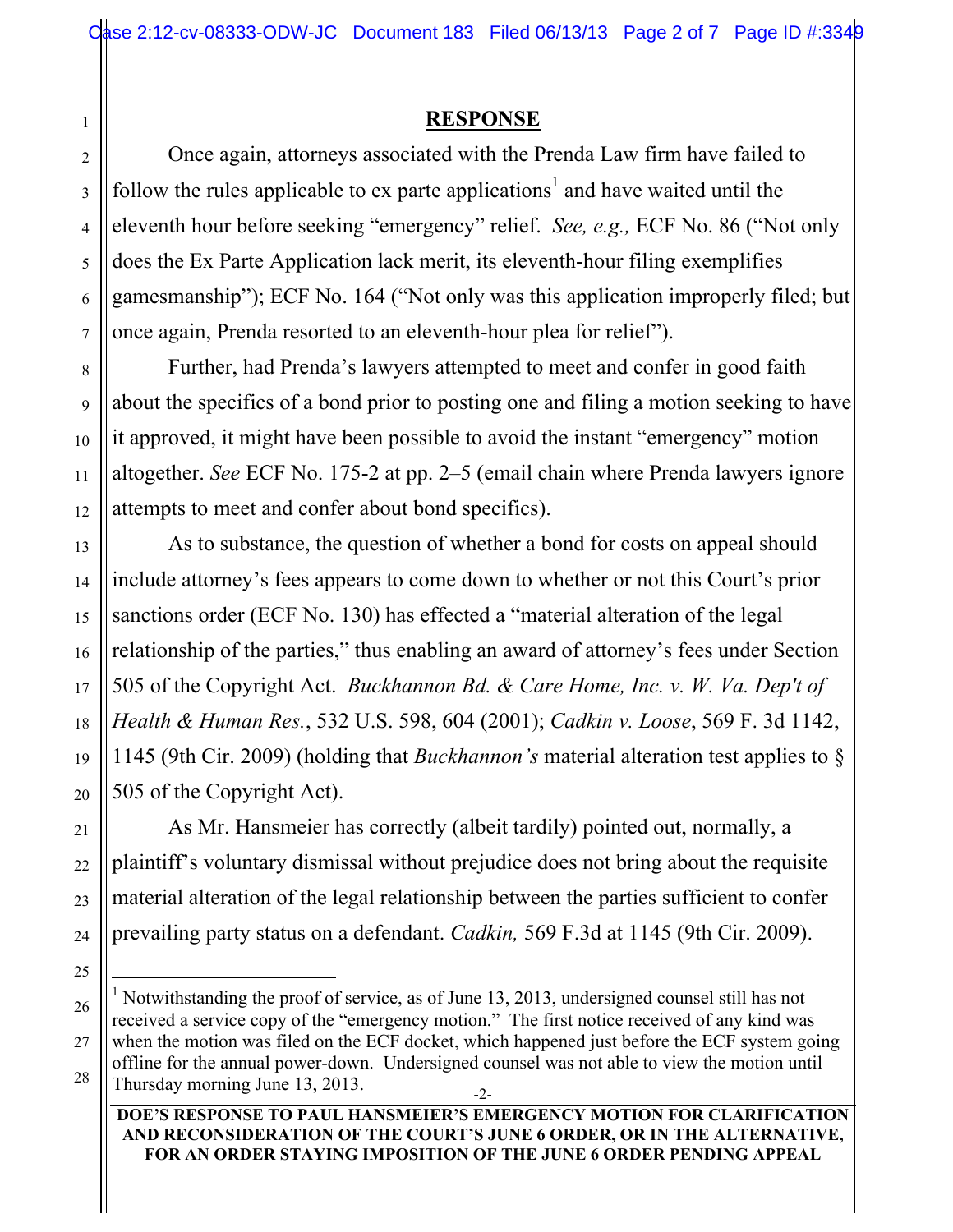# **(a) There Was a Change in Legal Status Because the Prenda Parties Are Now Under Formal Investigation**

Here, however, there are extraordinary facts. The voluntary dismissal here was followed not only by monetary sanctions, but by extensive factual findings that the plaintiffs and their lawyers have engaged in grave misconduct coupled with referrals to prosecutorial agencies. Thus, in a sense, there was a "material alteration" of the legal relationship between the parties insofar as that the Prenda parties are now being formally prosecuted for the very activities at issue in this litigation, as a direct result of this action. Thus, distinguishing *Cadkin*, here it cannot be said that the end result "leaves the situation as if the action had never been," (*Cadkin*, 569 F.3d at 1150) because the Prenda parties are in rather more legal trouble now than they were when it started.

# **(b) The Court Should Consider Striking Plaintiff's Complaint as a Further Sanction**

The Court might also consider another approach, which would both (1) better serve the policy underlying the Copyright Act, and (2) appropriately punish the Prenda parties for continuing to ignore this Court's orders, and applicable rules, in defiance of the very severe sanctions already imposed. To wit, what the Court might consider is striking the plaintiff's complaint with prejudice, as a further sanction, of last resort. *See Eagle Hospital Phys'ns. v. SRG Consulting, Inc.*, 561 F.3d 1298, 1302-03 (11th Cir. 2009) (affirming sanction striking litigant's pleading where he engaged in bad faith and the court made a finding that no lesser sanction would suffice).

-3- If *Corcoran v. Columbia Broadcasting System, Inc.,* 121 F.2d 575, 576 (9th Cir. 1941) were still the law on this Circuit, the instant case would very clearly qualify as the kind where, based on the policy considerations underlying the Copyright Act, a defendant should be considered the prevailing party after the plaintiff dismisses a case without prejudice. Here, the putative Doe defendant has

#### **DOE'S RESPONSE TO PAUL HANSMEIER'S EMERGENCY MOTION FOR CLARIFICATION AND RECONSIDERATION OF THE COURT'S JUNE 6 ORDER, OR IN THE ALTERNATIVE, FOR AN ORDER STAYING IMPOSITION OF THE JUNE 6 ORDER PENDING APPEAL**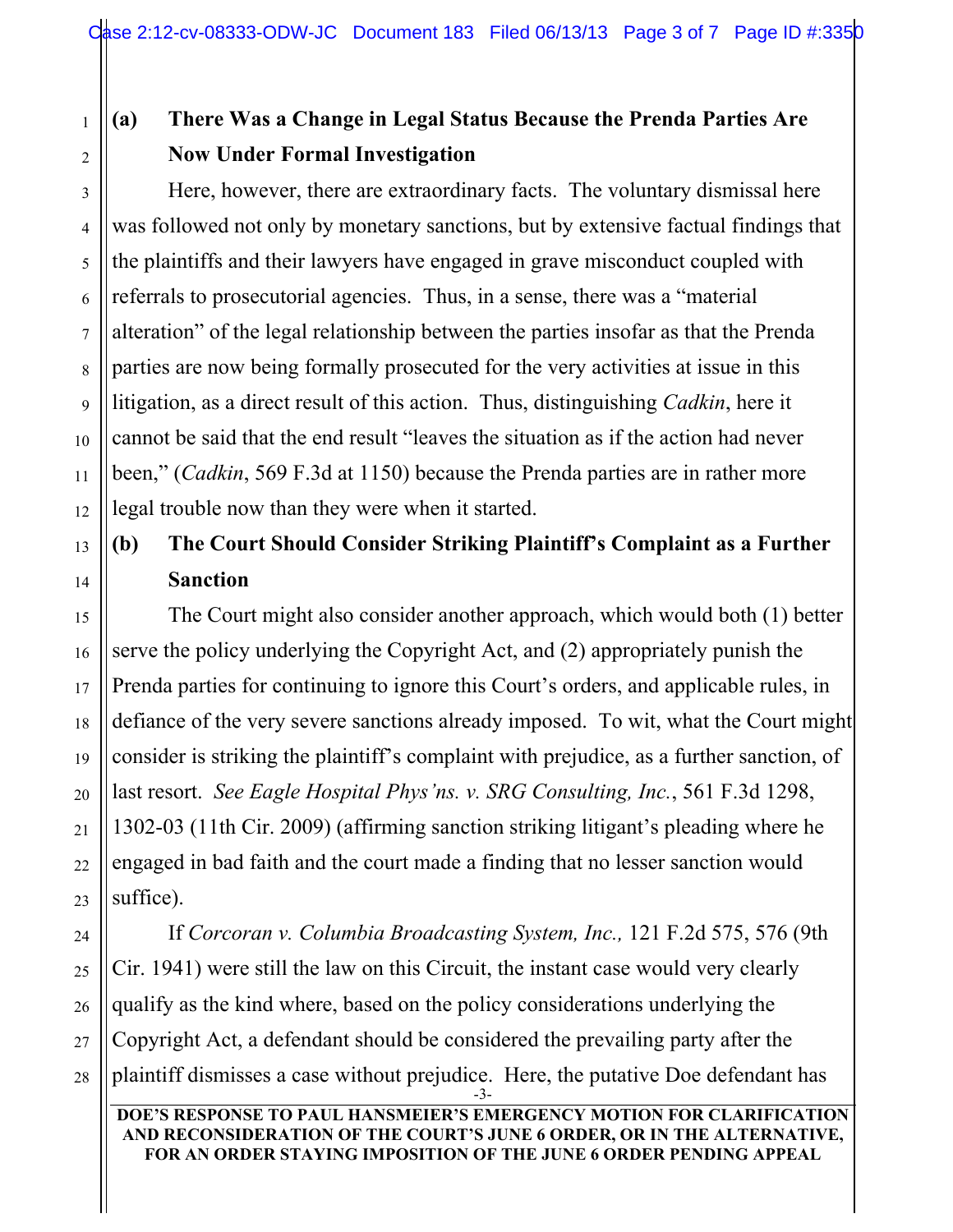been forced to incur substantial expense to defend himself, and this kind of cases clearly runs counter to the policies underlying the Copyright Act, $2$ —both of which are factors which would have guided a court's inquiry under *Corcoran*. *Id.* 

On this circuit,<sup>3</sup> the apparent effect of *Buckhannon* has been to somewhat limit the discretion of district courts to consider defendant's expenses and the policies underlying the Copyright Act when determining whether to award prevailing party attorney's fees under Section 505 of the Copyright Act after a voluntary dismissal. *Cadkin*, 569 F. 3d at 1144–49.

Simply put, the policies underlying the Copyright Act would be better served if plaintiffs filing abusive copyright infringement cases like the ones at issue here could not count on always "cut[ting] [their] losses and run[ing] out of court, using Rule 41 as an emergency exit." *See Cooter & Gell v. Hartmarx Corp.*, 496 U.S. 384, 390 (1990). The threat of a voluntary dismissal without prejudice still resulting in the award of prevailing party attorney's fees would act as a substantial deterrent to this particular kind of abusive copyright "settlement" business.

Post-*Buckhannon*, the principal tool available to district courts faced with a plaintiff like Prenda, who files many cases but dismisses most of them voluntarily, at the first hint of trouble, is the threat of post-dismissal sanctions. This Court has already invoked this power by awarding compensatory sanctions to the target of Prenda's abusive litigation scheme, in the form of double attorney's fees.

However, the putative John Doe would argue that under the truly exceptional circumstances of this case, where the bad faith has continued, in defiance of the severe sanctions already issued, even a further sanction is warranted. Namely, the

1

2

 <sup>2</sup> The Court here said it best, "So now, copyright laws originally designed to compensate starving artists allow, starving attorneys in this electronic-media era to plunder the citizenry." ECF No. 130 at 2:3-5.

<sup>-4-</sup> *Riviera Distribs., Inc. v. Jones*, 517 F.3d 926, 928 (7th Cir. 2008). <sup>3</sup> Notably, the Seventh Circuit has taken an opposite view, holding that voluntary dismissal by a plaintiff in a copyright case *can* render the defendant a prevailing party under *Buckhannon*.

**DOE'S RESPONSE TO PAUL HANSMEIER'S EMERGENCY MOTION FOR CLARIFICATION AND RECONSIDERATION OF THE COURT'S JUNE 6 ORDER, OR IN THE ALTERNATIVE, FOR AN ORDER STAYING IMPOSITION OF THE JUNE 6 ORDER PENDING APPEAL**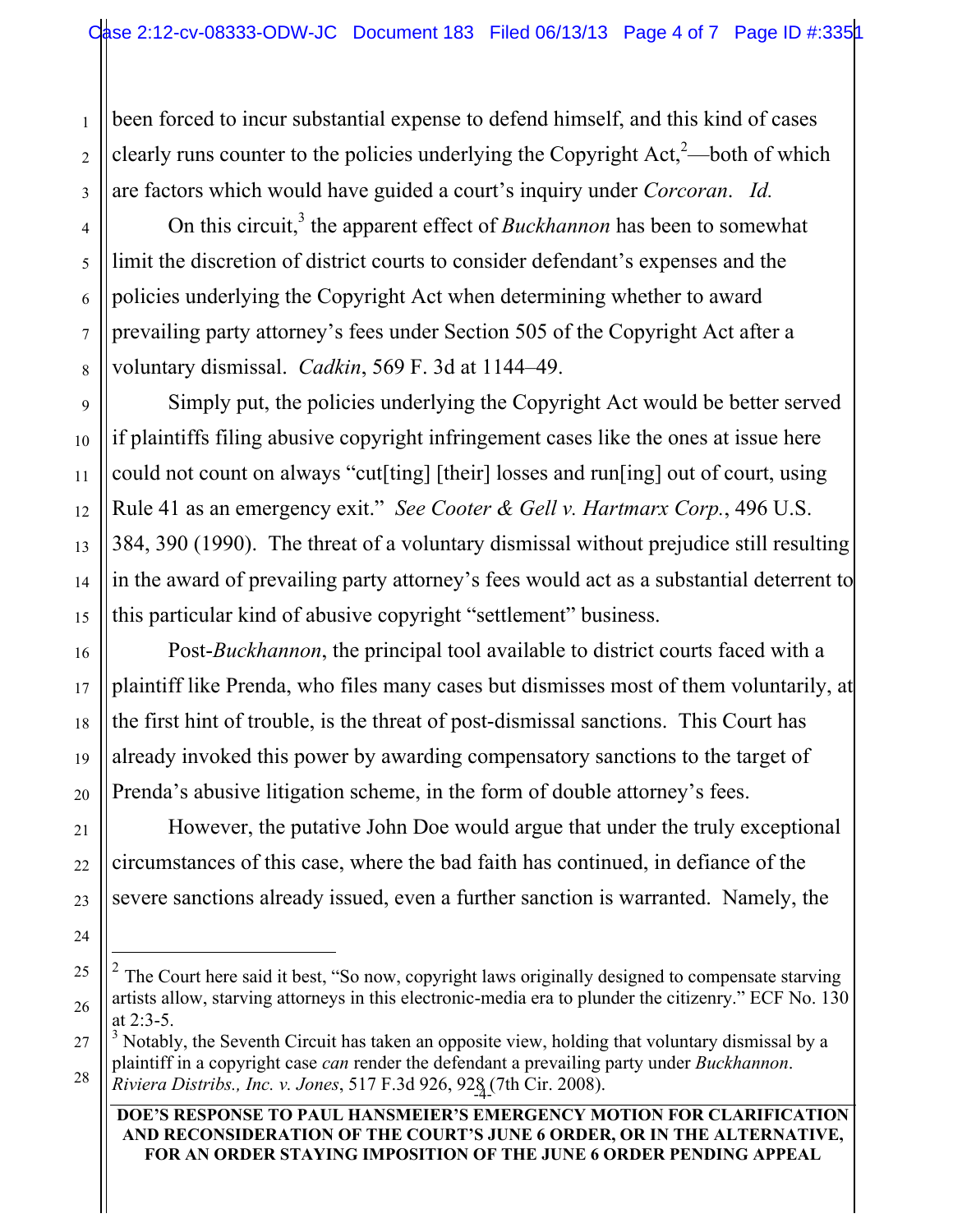1 2 Court might consider striking the plaintiff's complaint, with prejudice, as a sanction. *See Eagle Hospital Phys'ns.*, 561 F.3d at 1302-03.

In *Eagle Hospital,* as here, defendant Gerst engaged in flagrant bad faith conduct and invoked his Fifth Amendment right against self-incrimination, which led the district court to strike his pleadings and award sanctions. According to the Court of Appeals, the court below "felt that a severe sanction was necessary 'to act as a deterrent to other litigants'" that Gerst's "egregious misconduct disrupted the litigation. . .and that extreme sanctions were necessary to punish [Gerst] and deter others." *Id.* at 1306-07. Gerst argued (1) that the court violated his Fifth Amendment rights by drawing adverse inferences from his refusal to testify, and that (2) the court violated his Fifth Amendment rights by sanctioning him and dismissing his suit in response to his taking the fifth. *Id.* at 1303. The Court of Appeals "disagree[ed] on both counts," finding that the district court did not abuse its discretion in awarding a sanctions of last resort, and noting that the district court had made a specific finding that no lesser sanction would suffice. *Id.*

Here, this Court has already awarded substantial sanctions. ECF No. 130. Since then, the attorneys' fee award was not paid within the requisite 14-days. Other than Mr. Gibbs, no party has responded to the Court's order to show cause as to why they should not be sanctioned \$1,000 a day for not timely posting a bond or paying the sanctions award. To undersigned's knowledge, the applicable \$7,000 daily sanction has not been posted with the Clerk. An "emergency" motion was made to the Ninth Circuit without bothering to even try and post a bond, or take the issue up first in the district court, and without explaining why doing so was impracticable. Undersigned counsel's attempts to meet and confer in good faith about the specifics of the bond were rebuffed with a bunch of nonsense, precipitating the most recent "emergency" motion, which is yet another improperly filed ex parte. In short, the bad faith continues.

-5- Simply, given the egregious misconduct already addressed in this case, and

### **DOE'S RESPONSE TO PAUL HANSMEIER'S EMERGENCY MOTION FOR CLARIFICATION AND RECONSIDERATION OF THE COURT'S JUNE 6 ORDER, OR IN THE ALTERNATIVE, FOR AN ORDER STAYING IMPOSITION OF THE JUNE 6 ORDER PENDING APPEAL**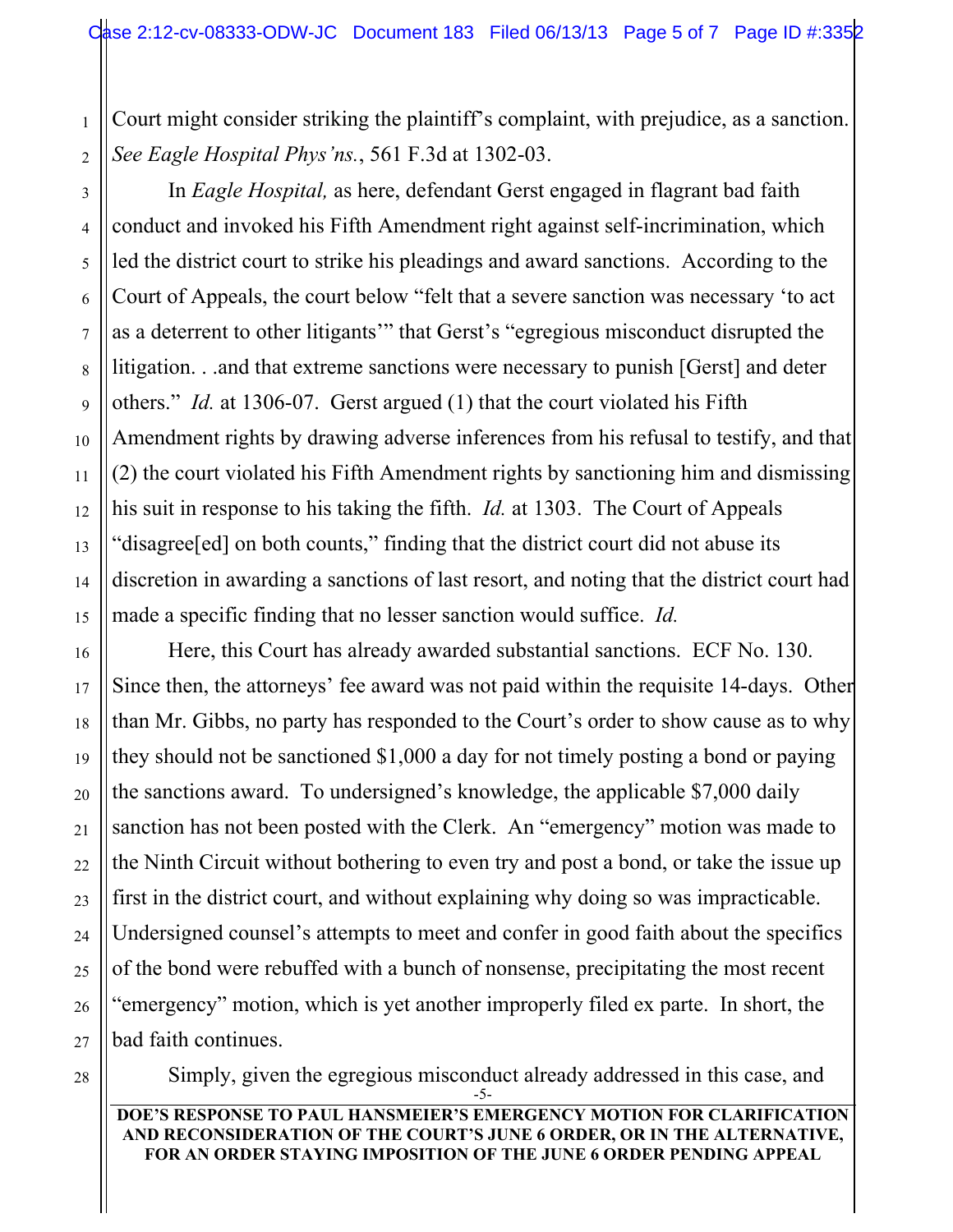2 the fact that the bad faith continues to this date, one must ask, if this case is not worthy of a "sanction of last resort," then what case is?

Accordingly, the putative John Doe respectfully requests that the Court *sua sponte* strike the plaintiff's complaint *with prejudice*, declare the putative John Doe a prevailing party, thereby mooting the instant dispute about whether attorneys fees should be included in the appellate bond. If the putative John Dos is adjudged a prevailing party, Prenda should then be required to secure appellate costs which include attorneys' fees, which would provide further incentive for robust prosecution of some fairly important issues on appeal.

## **(c) The Issues Other than Attorney's Fees on Appeal**

The term "Prenda parties" should have been clarified in the proposed order, for which undersigned counsel apologizes. By this, it is meant the seven parties who were sanctioned, namely Paul Hansmeier, John Steele, Paul Duffy, Brett Gibbs, Prenda Law, Inc., AF Holdings, LLC, and Ingenuity 13, LLC.

Mr. Hansmeier raises no substantive arguments attacking the conditions on the bond. Accordingly, there is no reason to delay filing the required acknowledgments of these conditions.

Finally, given the possibility of looming bankruptcy for the Prenda parties, the putative John Doe requests that the bond issue be finally resoled as expeditiously as possible. The Kleindinst Firm, on behalf of Prenda Law, Inc., is already threatening an "emergency appeal" to the Ninth Circuit, along the same lines as the current motion before this Court. *See* Exhibit 1.

22 23

//

24

25

26

27

1

3

4

5

6

7

8

9

10

11

12

13

14

15

16

17

18

19

20

21

28

### **DOE'S RESPONSE TO PAUL HANSMEIER'S EMERGENCY MOTION FOR CLARIFICATION AND RECONSIDERATION OF THE COURT'S JUNE 6 ORDER, OR IN THE ALTERNATIVE, FOR AN ORDER STAYING IMPOSITION OF THE JUNE 6 ORDER PENDING APPEAL**